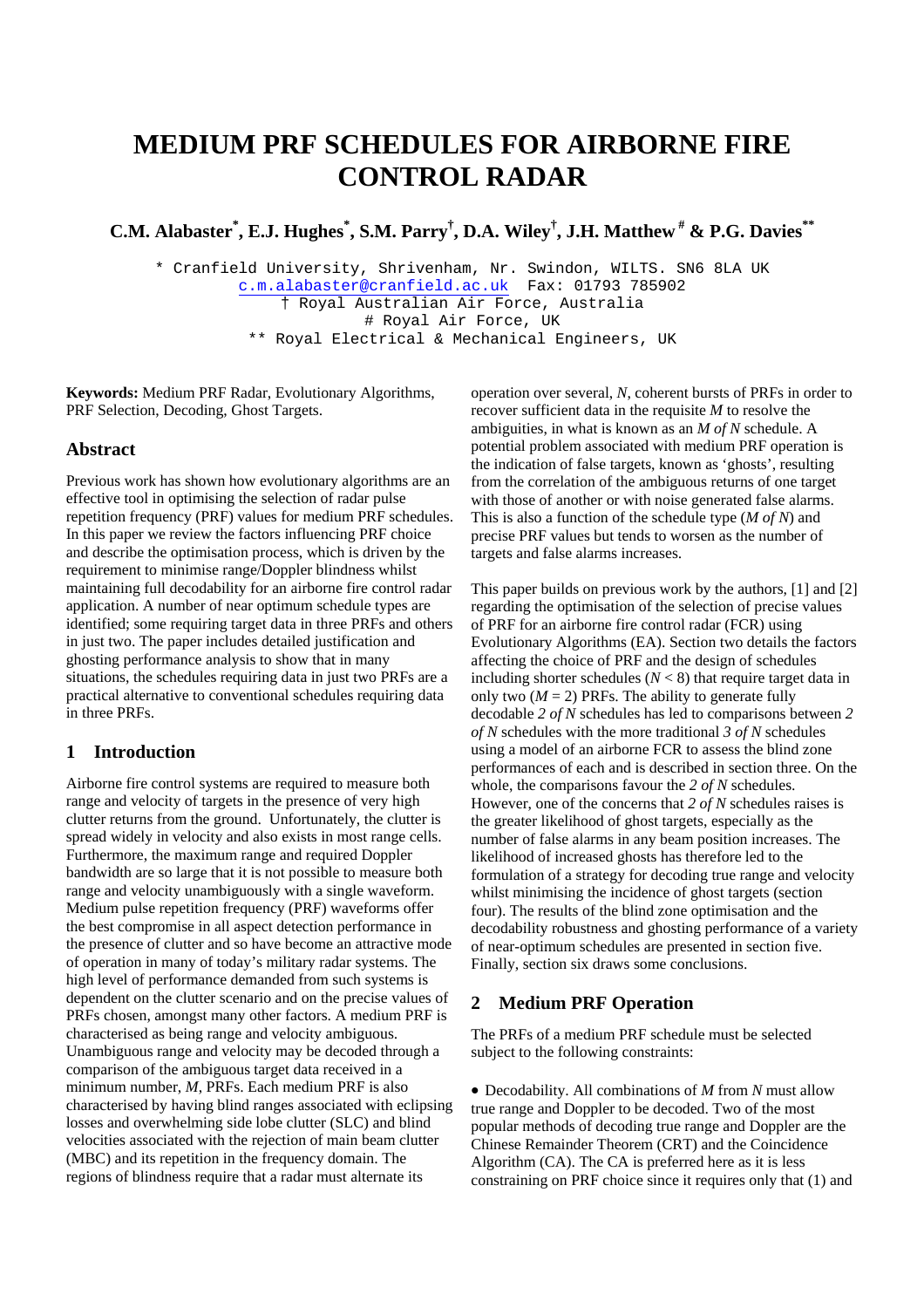(2) be satisfied for all combinations of *M* PRFs from the total *N*, where LCM is the lowest common multiple,  $R_{max}$  is the maximum range and *Dmax* is the maximum Doppler bandwidth.

$$
LCM (PRI_1, PRI_2, \dots, PRI_M) \ge \frac{2R_{\text{max}}}{c}
$$
 (1)  

$$
LCM (PRF_1, PRF_2, \dots, PRF_M) \ge D_{\text{max}}
$$
 (2)

• Blindness. The blind ranges and velocities of individual PRFs must be sufficiently dispersed so as to maintain target visibility over the range/Doppler detection space of the radar in as many PRFs as possible.

• Blind Velocities. Blindness over all ranges at particular velocities due to the alignment of the MBC rejection notches (and multiples thereof) in too many PRFs must not be allowed to exist.

• Ghosting. The likelihood of ambiguous returns from one target correlating with those of another target or with a noise generated false alarm should be minimised.

• Maximum PRF. The upper limit is usually governed by the maximum transmitter duty cycle allowable and also through considerations of the repetition of SLC in the time domain. Also, when combined with the FFT size, the maximum frequency bin width may be limited by the required velocity resolution.

• Minimum PRF. The lower limit is governed by the consideration that the MBC rejection should not exceed more than 50% of the Doppler band in order to maintain adequate target visibility.

• Mean PRF. The mean value of the *N* PRFs must be constrained so as to permit the transmission of the entire schedule within the beam dwell time on target.

• FFT size, or alternatively filter bank size and bin width.

The minimum number of PRFs in which target data is required in order to resolve range and Doppler ambiguities is, strictly, two. *2 of N* schedules require PRFs for which every combination of 2 from *N* satisfy (1) and (2). A very fine PRI resolution results in a large number of PRIs/PRFs between the maximum and minimum limits and makes the decodability requirements of (1) and (2) easier to satisfy. Relatively coarse PRI resolution of one range cell, which is typical of many current systems, may prevent *2 of N* schedules satisfying (1) and (2) and so data is required in a third PRF. This study assumes PRI resolution of 10ns and so *2 of N* schedules are viable. An initial study to optimise the selection of *2 of N* schedules has been conducted [3]. This work concluded that if data is required in only two PRFs, as opposed to three, the total number of PRFs in the schedule that is required, *N*, may be reduced. Furthermore, range/Doppler blindness is reduced since the radar is now considered blind in regions where there is visibility in fewer than two PRFs (as opposed to three) or detection may be considered marginal when there is visibility in exactly two PRFs. A shorter overall schedule (reduced *N*) relaxes the constraint on the mean PRI or, alternatively, permits a faster scan rate.

The one danger associated with *2 of N* schedules is the greater likelihood of ghost targets, especially as the number of false

alarms increases. *2 of N* schedules will report more selfghosting targets (the correlation of the ambiguous return of one target with that of another target) and noise ghosts (the correlation of the ambiguous return of one target with a noise generated false alarm) since coincident threshold crossings are required in only two PRFs (as opposed to three). Any target detection appears as a lattice of detection points in range/Doppler detection space due to its repetition in the time and Doppler domains. For a target observed in several PRFs one would observe several such lattices, one for each PRF, with the spacing between points in the time and Doppler domains differing depending on the PRI/PRF. The lattices coincide at the true target range/Doppler, as illustrated in Figure 1, and therefore the regions of lattice coincidence are the basis for decoding the ambiguities.



Figure 1: Lattices of Detection Points for One Target Observed in 2 PRFs **x** *= target detections in PRF1*, **o** *= target detections in PRF2*

Measurement error corrupts the range/Doppler coordinates of the lattice points, whilst target smear extends the coordinates over a range of values. In this way it is possible that the detection points at the true target coordinates do not coincide precisely but are merely closely grouped *clusters* of up to *N* detection points. It also becomes possible that other clusters coalesce in other regions of the range/Doppler detection space and resolving the ambiguities is no longer possible. These clusters correspond to ghost targets and typically contain fewer detection points than those of genuine targets. Their presence illustrates the problem that the decodability of the schedule is not sufficiently robust to range/Doppler tolerances. The robustness of the decodability of a schedule has been depicted using skyline diagrams in the past [4]. In generating the PRF schedules used in this work a margin for decodability is allowed. No multiples of any two (three) PRIs are allowed to align to within 0.7µs of each other for *2 (3) of N* schedules. In this study, the range cell width  $=$  compressed pulse width  $= 0.5 \mu s$ ; the extra 0.2 $\mu s$  being the decodability margin. If this margin is increased, it becomes less simple for the EA to find allowable PRF schedules and the blind zone performance of the solutions it does find is degraded.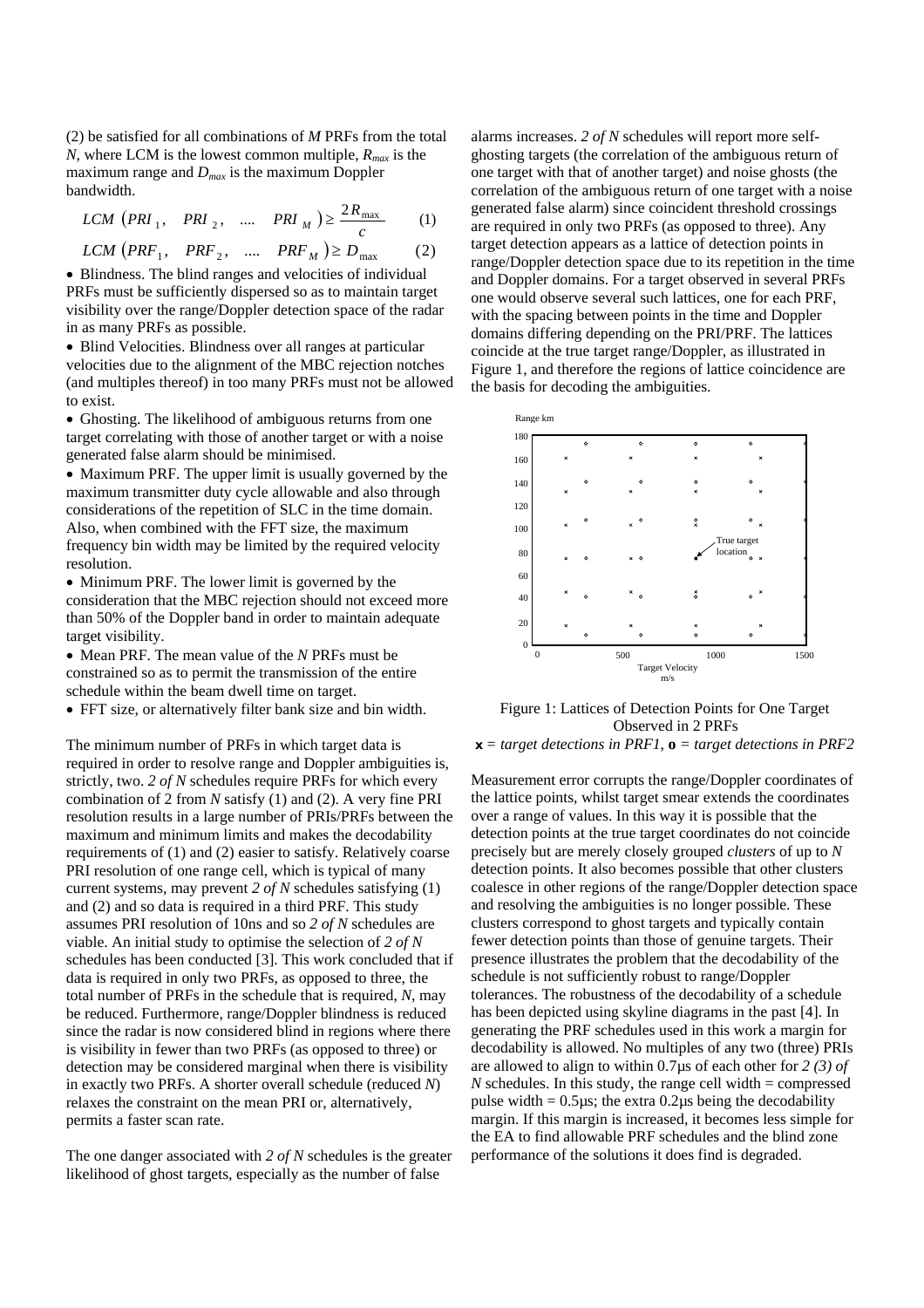When the lattice points of several targets are displayed on the range/Doppler detection space there becomes a greater likelihood of obtaining false clusters (ghosts), as the number of targets increases. Ironically, the improved blind zone performance of *2 of N* schedules compounds the problem slightly, since more detection points will be visible. Therefore, as *M* is reduced, both the probability of detection and the probability of false alarms increase. The aim is to identify genuine clusters within limits of range/Doppler space and discount the false ones.

# **3 Optimisation For Minimal Blindness**

Figure 2 illustrates the optimisation process that has been employed in the selection of PRFs. The optimisation process is driven by an evolutionary algorithm with an optimisation goal of achieving minimal range/Doppler blindness.



Figure 2: The Optimisation Process

The evolutionary algorithm maintains a population of trial PRF schedules whose values are refined on each iteration of the loop process (generation) along the lines of Darwinian theories of evolution and survival of the fittest [5]. Each trial set is passed to the radar model and the genetic description is decoded to PRF values. This decoding stage employs a variety of checks to ensure that the schedule is decodable, enforces the decodability margin, does not incur any blind velocities and is within the limits of maximum, minimum and mean PRF, as dictated by the radar model. The PRFs are passed to the radar and clutter models. The clutter model returns the clutter map for each PRF which is also passed to the radar model. The radar model is based on an airborne FCR and accepts the trial PRF schedule and clutter maps. The model then generates a blind zone map and quantifies the area of the range/Doppler detection space which is visible in fewer than  $M+1$  PRFs. The map represents the area which is blind to the radar (visibility in fewer than *M* PRFs) or where detection is marginal (visible in exactly *M* PRFs) and is used as a measure of the quality of the trial schedule. This metric is passed back to the evolutionary algorithm as the objective value of the trial solution.

The evolutionary algorithm applies rules of cross-over and mutation to produce the next generation of trial solutions. These rules favour the retention of good solutions from previous generations but also allow the exploration of the entire search space. Evolutionary algorithms are powerful

optimisation techniques which have been successfully employed in a variety of combinatorial problems. They are particularly adept at finding near-optimum solutions very quickly when the number of possible combinations precludes an exhaustive search. In section five we present results of the evolutionary algorithm optimising the selection of *3 of 8, 2 of 8, 2 of 7, 2 of 6* and *2 of 5* type schedules.

A radar model based on an airborne fire control radar (FCR) type was derived to trial the fitness of PRF sets, details of which are summarised in Table 1.

| Parameters                   | Value                   |
|------------------------------|-------------------------|
| Carrier frequency            | $10$ GHz                |
| Max & Min PRI                | 150 to $35 \mu s$       |
| <b>PRI</b> resolution        | 10ns (11501 PRIs)       |
| Transmitted pulse width      | 7 µs                    |
| Compressed pulse width       | 0.5 µs                  |
| FFT size                     | 64 point                |
| PRF changeover time          | $1.7 \text{ ms}$        |
| Blind range due to eclipsing | 15 range cells          |
| Duty cycle                   | Variable (0.2 peak)     |
| Beamwidth                    | 3.9 <sup>0</sup>        |
| Scan rate                    | 60 $\mathrm{^{0}/s}$    |
| Target illumination time     | 65 ms                   |
| MBC/GMT rejection bandwidth  | $\pm$ 1.67 kHz (25m/s)  |
| Maximum target Doppler       | $\pm$ 100 kHz (1500m/s) |
| Maximum detection range      | 185.2 km (100 nmi)      |
| Target radar cross-section   | $5 \text{ m}^2$         |

Table 1: Radar Model Parameters

It is assumed that the radar is flown at an altitude of 5000 metres over a surface with a backscatter coefficient of  $0.01 \text{m}^2/\text{m}^2$ . The antenna has a beamwidth of 3.9<sup>0</sup> and a constant sidelobe level of -30dB below the main beam. It is further assumed to be directed along a  $6^0$  depression angle and that platform motion compensation (PMC) is applied to offset the Doppler of the platform velocity resolved along the antenna boresight to zero Hz. The clutter model returns a clutter map calculated for each PRF within all trial schedules. A radar target of  $5m^2$  is assumed and any point in the range/Doppler detection space having a signal to clutter ratio  $(SCR) < 1$  is considered blind.

# **4 Ghosting Performance**

The work to optimise the selection of schedules for minimal blindness identified the following near-optimum schedules:

Best *2 of 6*: PRIs (µs)= 64.04, 74.53, 83.03, 92.07, 100.75, 118.80

Best *2 of 7*: PRIs (µs) = 73.55, 81.03, 89.76, 99.42, 109.50, 116.46, 125.17

Best *2 of 8*: PRIs (µs) = 78.92, 81.56, 86.66, 90.46, 99.81, 111.81, 117.09, 128.56

Best *3 of 8*: PRIs (µs) = 63.11, 69.97, 77.07, 81.31, 90.06, 99.90, 109.75, 119.00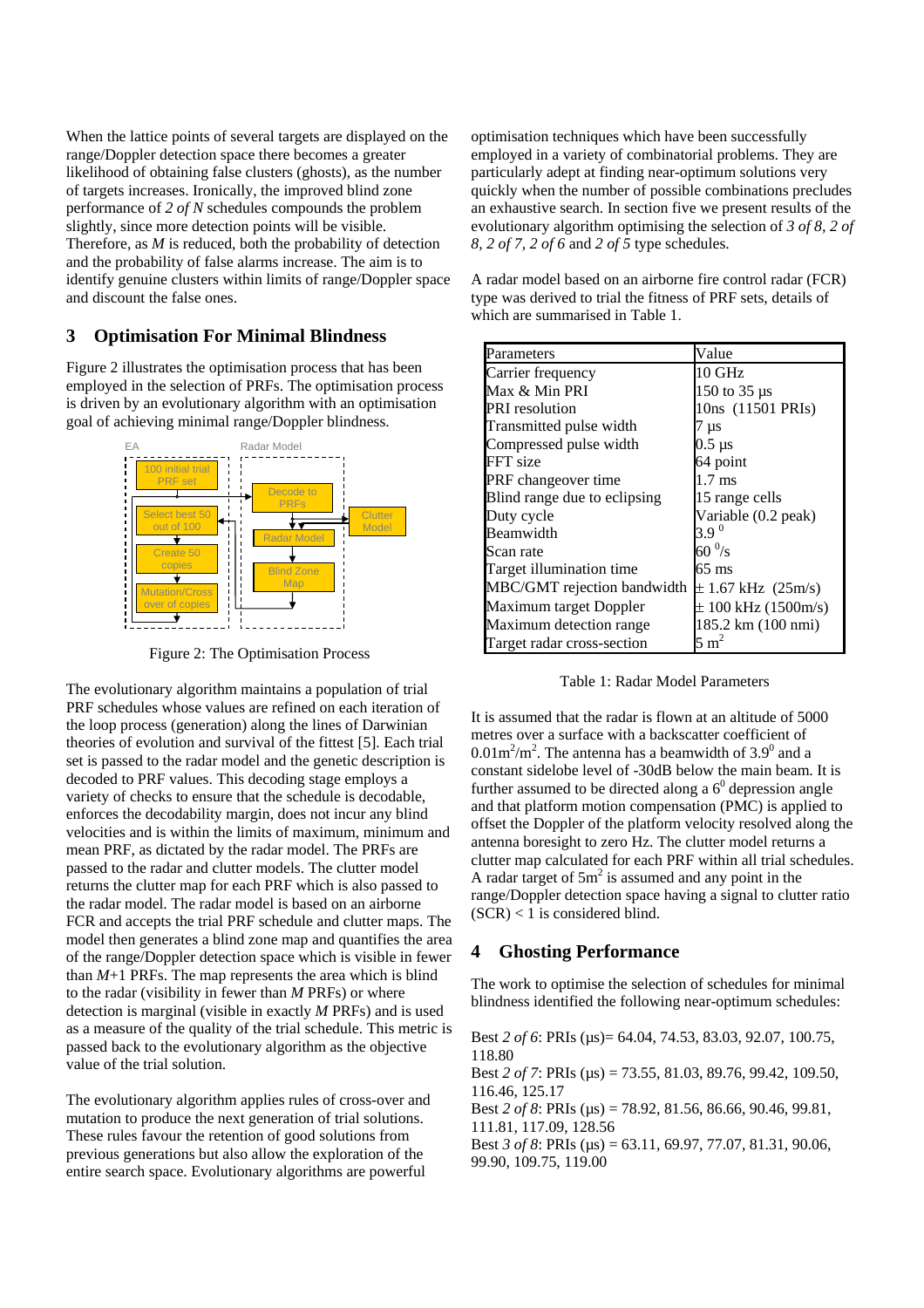Each of the above schedules has been trialled with the input of multiple targets and an algorithm developed to recognise genuine clusters of detections from false ones (ghost targets). Two types of multiple target scenarios have been used; the first places between one and five targets at random values of range and Doppler and the second places 4, 6, 8 or 10 targets at 150m range intervals each with the same Doppler. The former gives a random placement of targets, which is perhaps an unlikely situation in reality whereas the latter represents a close formation, whose range/Doppler centroid is randomly placed on each trial, and is a more likely occurrence. Zero, one or two noise generated false alarms of random range/Doppler may also be added. A small random variation on target range/Doppler is also imparted over successive PRFs to represent random measurement error and has the effect of spreading the clusters slightly.

The algorithm considers the *base targets* initially, i.e. target detection points within the first unambiguous range and Doppler intervals, and repeats these detection points into the lattices of Figure 1 by the addition of multiples of the PRI in range and multiples of the PRF in Doppler. Clusters are then formed through the proximity of detection points in different PRFs. The algorithm is based on the concept that genuine targets are characterised by clusters having a large number of detection points i.e. visible in a large number of PRFs, in a small region of range/Doppler space, whereas ghost targets are more likely to be observed in a few PRFs. It also discounts any clusters containing detection points already attributed to the clusters considered genuine. Therefore, potential ghost target clusters containing the detections of genuine targets which are repeated in the time and frequency domains are dismissed. The proximity of detection points which form clusters is an important variable in the success of the algorithm. Rectangles in range/Doppler space of the following dimensions have been trialled: 80Hz x 0.6µs, 50Hz x 0.6µs, 40Hz x 0.3µs and 25Hz x 0.3µs. These rectangles define the dimensions of the maximum allowable cluster sizes.

Test matrices were derived which explore the various combinations of variables and result in 240 combinations for randomly distributed targets and 192 combinations for close formation targets. Five hundred experiments of each combination were ran in order to generate statistics on the correctly reported targets, additional targets (i.e. ghosts), genuine targets not reported and blind targets.

# **5 Results & Discussion**

### **5.1 Blindness**

One hundred runs of the optimisation process have been conducted and used to generate the statistics of Table 2. The blindness statistics quoted in Table 2 refer to the percentage of the range/Doppler detection space in which targets are visible in fewer than *M*+1 PRFs and include blindness due to overwhelming SLC, the first blind range and the first blind

velocity. Table 2 ranks the schedules in order of blindness performance. Of particular note is the fact that *2 of 6* schedules marginally outperform *3 of 8* schedules.

| M from N   Min % Max % Mean % $\sigma$ % |             |  |              |
|------------------------------------------|-------------|--|--------------|
| 2 from 5   66.10 66.73                   |             |  | 66.43 0.1434 |
| 3 from 8 58.37 59.91 59.01 0.2803        |             |  |              |
| 2 from 6 56.35 57.70                     |             |  | 57.12 0.3316 |
| 3 from 9 53.74 55.02                     |             |  | 54.46 0.2656 |
| 2 from 7   48.90 50.24                   |             |  | 49.46 0.3437 |
| 2 from 8                                 | 44.13 45.21 |  | 44.59 0.2296 |

Table 2: Blindness Results

The blind zone map of the best *2 of 8* schedule is plotted in Figure 3. This has blindness (visibility in fewer than 3 PRFs) extending over 44.13% of the map, the majority of which is due to overwhelming SLC.



Figure 3: Blind Zone Map of Best *2 of 8* Schedule *(Black = visibility in fewer than 2 PRFs, Grey = visibility in exactly 2 PRFs, White = visibility in more than 2 PRFs)* 

### **5.2 Ghosting**

Each schedule is quantified in terms of the correctly reported targets, additional (ghost) targets, targets which remained blind and targets not reported (but not blind). All statistics are quoted as percentages of the total number of targets. Thus 500 runs of 4 targets give a total of 2000 targets and 20 occurrences of ghosts would therefore be expressed as 1%.

When one to five random targets were applied approximately 95% of them were correctly reported, irrespective of the schedule, number of false alarms or of the allowable cluster size. The *2 of 8* schedule was consistently the best and the *2 of 6* and *3 of 8* schedules were worst being about 2% lower. Additional ghost targets were generally lower than 0.5% of total applied targets. For ghosting, the *3 of 8* schedule was consistently the best reporting no additional targets in all the runs without false alarms, and only the occasional ghost was seen with 2 false alarms; there was no consistently worst schedule. There was no significant increase in ghosts when one false alarm was applied, however, an increase in ghosts to